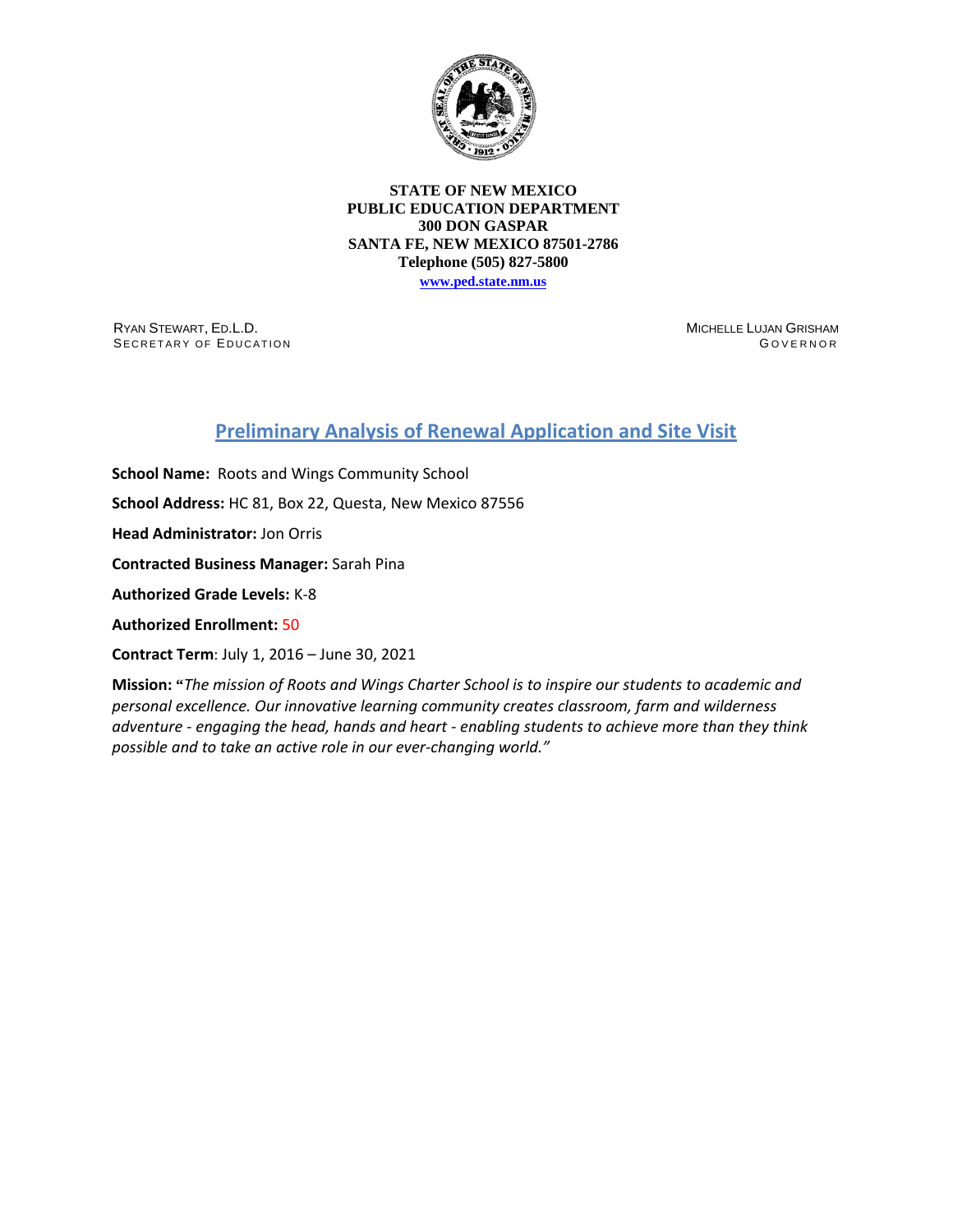Analysis of Renewal Application and Site Visit November 2020 Page **2** of **6**

## *Summary of Performance*

Academic. The school's academic performance has been evaluated under two different accountability systems throughout the term of its contract; A-F School Grading Report in school years 2016-2017 and 2017-2018 & the New Mexico System of School Support and Accountability in school years 2018-2019 and 2019-2020.

Roots and Wings Community School's (RWCS) academic performance evidenced an overall decline between school years 2016-17 to 2017-18 and a significant improvement between school years 2017-18 to 2018-19. In 2018-19, RWCS demonstrated a 64% reading proficiency compared to the State's 34% overall reading proficiency rate, while the school's math proficiency rate was 12% compared to the State proficiency rate of 21%.

The school's Overall Academic Performance during the contract term was an **A** *letter grade*, **B** *letter grade*, and **Spotlight School** designation, respectively. The school also received**designations of excellence** in reading growth, reading proficiency, science proficiency, and English learner progress.

The school received a "*Falls Far Below Standard*" rating on its mission specific goals during the first year of its contract, 2016- 2017. The school demonstrated consistent improvement earning a "*Meets Standard*" rating on its mission specific goals in 2017-2018 and 2018-19.

*Financial*. Over the course of the contract, the school received 17 audit findings derived from published audited financial statements from 2016-2017 through 2018-2019. The findings consist of eight (8) repeat findings, two (2) material weakness, four (4) significant deficiency and 11 noncompliance. In the most recent reporting year, 2018-2019, the school received five (5) audit findings classified as noncompliance/other matter, three (3) were repeat findings. The LEA is on a quarterly reporting schedule. The business manager is responsive and reports in a timely manner. Smaller corrections on reports have been required to achieve approvable budget status. This LEA is a small rural school with a membership of 50 students in multi-grade classrooms.

RWCS has maintained their membership goals, which align with the approved membership capacity. The school has struggled to find a balance in keeping annual expenses within annual revenues, which causes decreases in cash. Schools of this size tend to operate on small margins so continued diligence will need to be exercised to maintain spending within current year revenues. The small school size also causes the percentage of instructional cost to come in below the recommended 65%; however, per student membership spending indicates the school's commitment to prioritize instruction.

Currently, this LEA has no serious financial concerns. However, as noted above, there are three (3) repeat noncompliance/other matter findings in the most recent published audit (FY19).

*Organizational.* During the most recent year evaluated (2019-20), the school received one (1) "*Falls Far Below Standard*" rating in the Business Management and Oversight: meeting financial reporting compliance requirements indicator. In fact, the school has received such rating in this indicator over the past three academic years as a result of repeated/multi-year audit finding(s). However, RWCS received "*Meets Standard*" ratings for all other indicators within its Organizational Performance Framework in the 2019-20 academic year. Aside from the Business Management and Oversight indicator previously mentioned, RWCS has demonstrated consistent improvement in its organizational framework when comparing the first contract year to present. Specifically, in 2016-17 RWCS received eight (8) "*Falls Far Below Standard*" ratings and two (2) "*Working to Meet Standard*" ratings compared to the most recent year (2019-20) received one (1) "*Falls Far Below Standard*" rating and seventeen (17) "*Meets Standard*" ratings, respectively.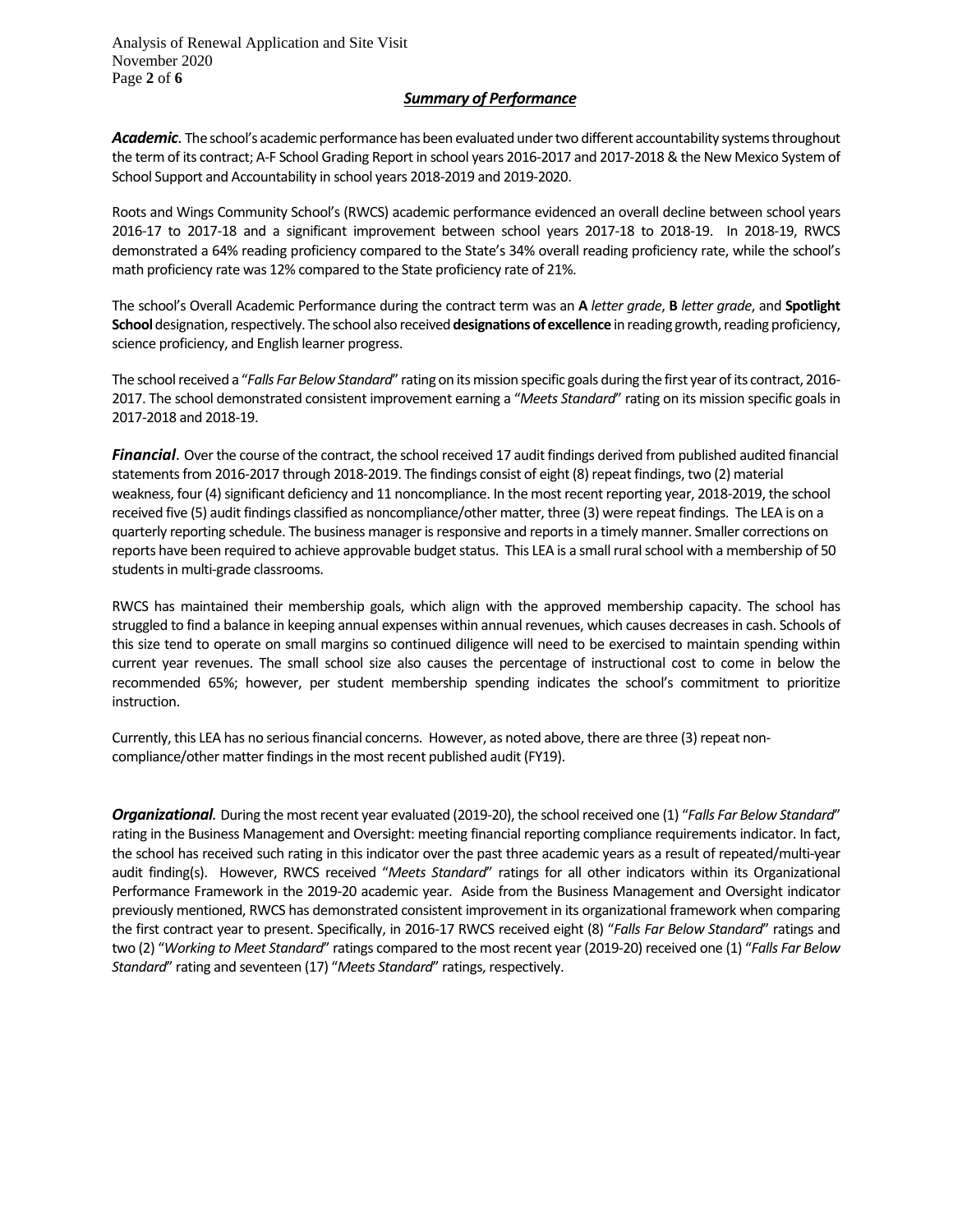Analysis of Renewal Application and Site Visit November 2020 Page **3** of **6**

| <b>PART A:</b> | Data analysis provided by CSD<br>Please see Part A - Summary Data Report based on accountability and reporting data from Current Charter<br>Contract term                                                                                                                                                                                                                                                                                                                                                                  |
|----------------|----------------------------------------------------------------------------------------------------------------------------------------------------------------------------------------------------------------------------------------------------------------------------------------------------------------------------------------------------------------------------------------------------------------------------------------------------------------------------------------------------------------------------|
| <b>PART B:</b> | Progress Report provided by the School<br>Please see Part B for the school's self-report on the progress of meeting the academic performance, financial<br>compliance and governance responsibilities of the charter school, including achieving the goals, objectives,<br>student performance outcomes, state standards of excellence and other terms of the charter contract,<br>including the accountability requirements set forth in the Assessment and Accountability Act during the<br><b>Current Charter Term.</b> |

| The PED team reviewed the school's Part B (Progress Report) and |                                                                       |                                           |  |  |
|-----------------------------------------------------------------|-----------------------------------------------------------------------|-------------------------------------------|--|--|
| conducted a renewal site visit on October 09, 2020.             |                                                                       |                                           |  |  |
| Ratings are based on the rubric provided in the application.    |                                                                       |                                           |  |  |
| <b>Section</b>                                                  | <b>Indicator</b>                                                      | <b>Final Rating</b>                       |  |  |
|                                                                 | <b>ACADEMIC PERFORMANCE</b>                                           |                                           |  |  |
| 1.a                                                             | Department's Standards of Excellence-                                 | <b>Meets the Standard</b>                 |  |  |
|                                                                 | Overall NM School Grade                                               |                                           |  |  |
|                                                                 | 2016-2017: A letter-grade                                             |                                           |  |  |
|                                                                 | 2017-2018: B letter-grade                                             |                                           |  |  |
|                                                                 | NM System of School Support and Accountability                        |                                           |  |  |
|                                                                 | 2018-2019: Spotlight School designation with                          |                                           |  |  |
|                                                                 | designations of excellence in reading growth, reading                 |                                           |  |  |
|                                                                 | proficiency, science proficiency, and English learner                 |                                           |  |  |
|                                                                 | progress.                                                             |                                           |  |  |
|                                                                 | 2019-2020: No data available for schools                              |                                           |  |  |
| 1.b                                                             | <b>Specific Charter Goals</b>                                         | <b>Demonstrates Substantial Progress</b>  |  |  |
|                                                                 | Schools that have met all of their school specific goals in each year |                                           |  |  |
|                                                                 | of the contract term do NOT provide a narrative.                      |                                           |  |  |
|                                                                 | Reading growth and proficiency                                        |                                           |  |  |
|                                                                 | Math growth and proficiency                                           |                                           |  |  |
|                                                                 | <b>FINANCIAL COMPLIANCE</b>                                           |                                           |  |  |
| 2.a                                                             | Audit                                                                 | <b>Failing to Demonstrate Substantial</b> |  |  |
|                                                                 | Schools that have received no material weakness, significant          | Progress                                  |  |  |
|                                                                 | deficiency, or repeat audit findings in each of the annual audits     |                                           |  |  |
|                                                                 | during the term of the contract do NOT complete this Section.         |                                           |  |  |
|                                                                 | [Organizational Performance Framework 2a and 2b]                      |                                           |  |  |
|                                                                 | [Organizational Performance Framework 2a-2e]                          |                                           |  |  |
| 2.b                                                             | <b>Board of Finance</b>                                               | <b>Meets the Standard</b>                 |  |  |
|                                                                 | Schools that have maintained all Board of Finance authority during    |                                           |  |  |
|                                                                 | the entire term of the contract do NOT complete this Section. If      |                                           |  |  |
|                                                                 | required to complete this section, provide a narrative explaining the |                                           |  |  |
|                                                                 | actions taken (improved practices and outcomes).                      |                                           |  |  |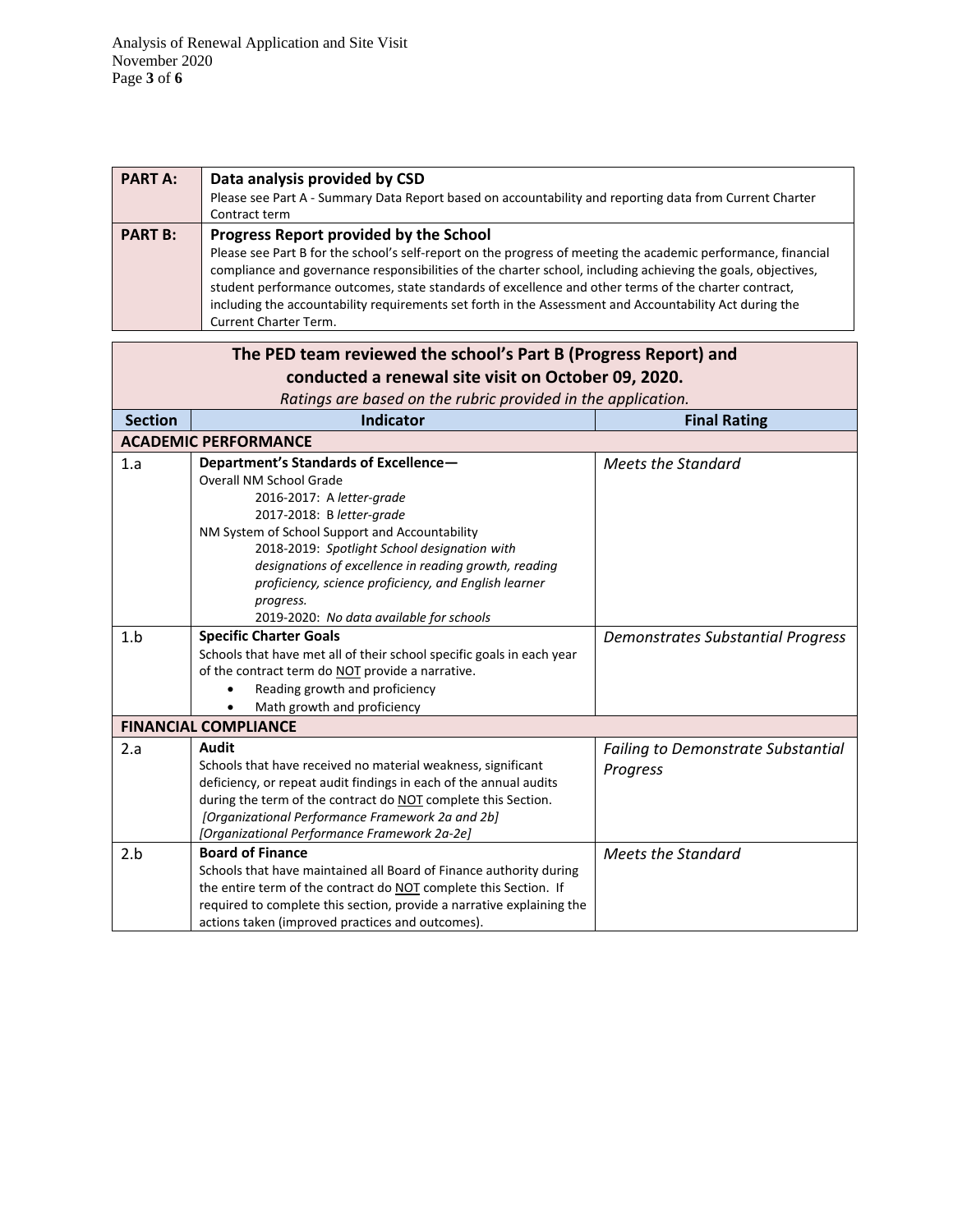## Analysis of Renewal Application and Site Visit November 2020

Page **4** of **6**

| $1450 + 010$ |                                                                                                              |                                                                                                             |              |                                              |                  |                  |                    |  |
|--------------|--------------------------------------------------------------------------------------------------------------|-------------------------------------------------------------------------------------------------------------|--------------|----------------------------------------------|------------------|------------------|--------------------|--|
| 2c           | <b>Additional Financial Information</b>                                                                      |                                                                                                             |              |                                              |                  |                  |                    |  |
|              |                                                                                                              |                                                                                                             |              | ROOTS AND WINGS COMMUNITY SCHOOL             |                  |                  |                    |  |
|              |                                                                                                              |                                                                                                             |              | <b>MEMBERSHIP</b><br><b>Enrollment CAP</b>   | 50               |                  |                    |  |
|              |                                                                                                              |                                                                                                             |              | 2021 Budgeted MEM                            | 50               |                  |                    |  |
|              |                                                                                                              |                                                                                                             |              | Actual 40D 10-01-2020                        | 50               |                  |                    |  |
|              |                                                                                                              | <b>Funded Membership</b>                                                                                    |              |                                              |                  | 50               | 50                 |  |
|              |                                                                                                              |                                                                                                             |              | OPERATIONAL EXPENSES vs. OPERATIONAL REVENUE |                  |                  |                    |  |
|              |                                                                                                              |                                                                                                             |              | 2016-17                                      | 2017-18          | 2018-19          | 2019-20            |  |
|              |                                                                                                              | <b>Direct Inst</b>                                                                                          | 1000         | 223,804                                      | 261,606          | 244,970          | 270,209            |  |
|              |                                                                                                              | <b>Student Sup</b>                                                                                          | 2100         | 8,584                                        | 4,894            | 13,098           | 19,738             |  |
|              |                                                                                                              | <b>Instrtnl Sup</b>                                                                                         | 2200         | 716                                          | 2,644            | 1,940            | 1,783              |  |
|              |                                                                                                              | Central Admin                                                                                               | 2300         | 8,492                                        | 98,313           | 117,602          | 126,590            |  |
|              |                                                                                                              | School Admin<br>Central Svcs                                                                                | 2400<br>2500 | 119,784<br>55,481                            | 26,281<br>62,703 | 29,228<br>58,723 | 25,477<br>57,651   |  |
|              |                                                                                                              | Maint/Ops                                                                                                   | 2600         | 51,161                                       | 51,180           | 54,062           | 33,747             |  |
|              |                                                                                                              | <b>Food Svc</b>                                                                                             | 3100         | 0                                            | 0                | 0                | 0                  |  |
|              |                                                                                                              | Other                                                                                                       | other        | 0                                            | 4,680            | 762              | 153                |  |
|              |                                                                                                              | <b>Total Operting Exp</b>                                                                                   |              | 468,022                                      | 512,301          | 520,385          | 535,348            |  |
|              |                                                                                                              | <b>Total Operational Rev</b>                                                                                |              | 542,304                                      | 497,163          | 481,175          | 596,318            |  |
|              |                                                                                                              | Surplus                                                                                                     |              | 74,282                                       | (15, 138)        | (39, 210)        | 60,970             |  |
|              |                                                                                                              | Year End CASH balance                                                                                       |              | 89,890                                       | 74,752           | 35,975           | 96,945             |  |
|              |                                                                                                              |                                                                                                             |              | <b>DISTRIBUTION OF EXPENSES</b>              |                  |                  |                    |  |
|              |                                                                                                              |                                                                                                             |              |                                              |                  |                  |                    |  |
|              |                                                                                                              | <b>Instructional Cost</b>                                                                                   |              | 233,104                                      | 269,144          | 260,008          | 291,730            |  |
|              |                                                                                                              | % of total operating exp<br>Per student membership                                                          |              | 50%                                          | 53%              | 50%<br>\$5,200   | 54%<br>\$5,835     |  |
|              |                                                                                                              | Admin Support                                                                                               |              | 183,757                                      | 187,297          | 205,553          | 209,718            |  |
|              |                                                                                                              | % of total operating exp                                                                                    |              | 39%                                          | 37%              | 40%              | 39%                |  |
|              |                                                                                                              | Per student membership                                                                                      |              |                                              |                  | \$4,111          | \$4,194            |  |
|              | <b>CONTRACTUAL, ORGANIZATIONAL, AND GOVERNANCE</b>                                                           |                                                                                                             |              |                                              |                  |                  |                    |  |
| 3.a          | <b>Material Terms</b>                                                                                        |                                                                                                             |              |                                              |                  |                  | Meets the Standard |  |
|              | All schools must provide a response for this section of the                                                  |                                                                                                             |              |                                              |                  |                  |                    |  |
|              | application.                                                                                                 |                                                                                                             |              |                                              |                  |                  |                    |  |
|              |                                                                                                              | Roots & Wings Community School makes education                                                              |              |                                              |                  |                  |                    |  |
|              |                                                                                                              | relevant, experiential, compelling and engaging. Because                                                    |              |                                              |                  |                  |                    |  |
|              | of this, the RWCS is inspired by Expeditionary Learning (EL                                                  |                                                                                                             |              |                                              |                  |                  |                    |  |
|              | Education), a nationally acclaimed school reform program<br>with an emphasis upon adventurous learning and a |                                                                                                             |              |                                              |                  |                  |                    |  |
|              |                                                                                                              | proven record of significant student academic                                                               |              |                                              |                  |                  |                    |  |
|              | improvement.                                                                                                 |                                                                                                             |              |                                              |                  |                  |                    |  |
|              |                                                                                                              | The school offers three-day to seven-day backpack trips                                                     |              |                                              |                  |                  |                    |  |
|              |                                                                                                              | for students through which they experience the wonders                                                      |              |                                              |                  |                  |                    |  |
|              |                                                                                                              | of the wilderness and the transformation that comes                                                         |              |                                              |                  |                  |                    |  |
|              |                                                                                                              | from pushing themselves beyond their perceived limits.                                                      |              |                                              |                  |                  |                    |  |
|              |                                                                                                              | The experiences are provided at least two times a year.<br>At least 3 times per year, teachers are provided |              |                                              |                  |                  |                    |  |
|              |                                                                                                              | professional development in disaggregation of data.                                                         |              |                                              |                  |                  |                    |  |
|              |                                                                                                              | Student-Led Conferences: All parents are encouraged to                                                      |              |                                              |                  |                  |                    |  |
|              | attend                                                                                                       | student-led conferences twice per year.                                                                     |              |                                              |                  |                  |                    |  |
|              |                                                                                                              | Celebrations of Learning: All parents are encouraged to                                                     |              |                                              |                  |                  |                    |  |
|              |                                                                                                              | attend Celebrations of Learning, where students present                                                     |              |                                              |                  |                  |                    |  |
|              |                                                                                                              | to an authentic audience (parents and community) their<br>culminating product work from the past semester.  |              |                                              |                  |                  |                    |  |
|              |                                                                                                              |                                                                                                             |              |                                              |                  |                  |                    |  |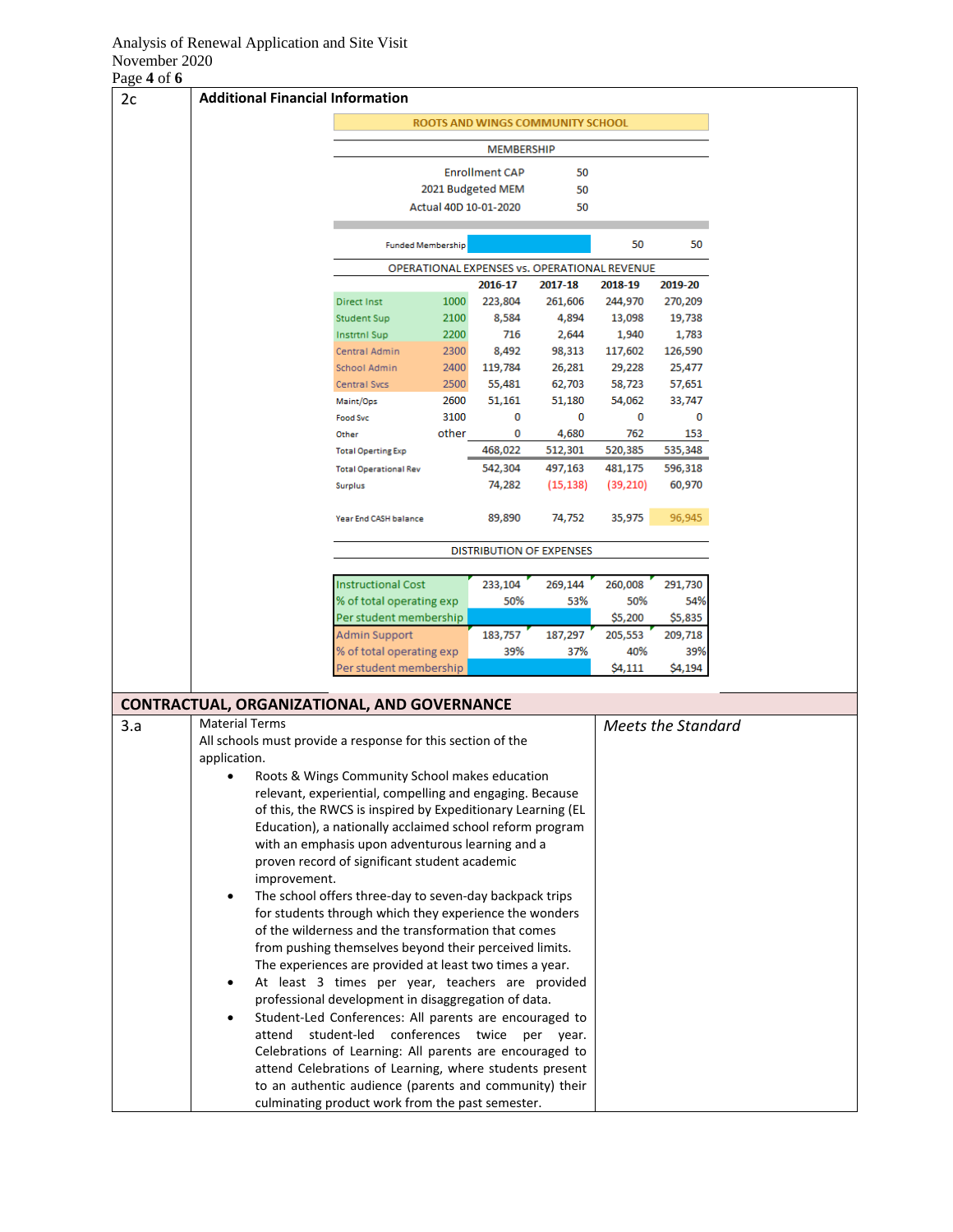| 3.b | <b>Organizational Performance Framework</b><br>Schools that do not have any repeated "working to meet" ratings or<br>any "falls far below" ratings on the most recent organizational<br>performance framework evaluation do NOT complete this Section.<br>[Organizational Performance Framework 1b-1g, 4a-4c, and 5a-5c]<br>[Organizational Performance Framework 1b-1f, 4a-4e, and 5a-5d] | Meets the Standard |
|-----|--------------------------------------------------------------------------------------------------------------------------------------------------------------------------------------------------------------------------------------------------------------------------------------------------------------------------------------------------------------------------------------------|--------------------|
|     | Any OCR complaints or formal special education complaints,<br>identify those, provide all communication related to those, and<br>describe the current status in an Appendix, referenced in narrative<br>by name.                                                                                                                                                                           | None Known         |
| 3.c | <b>Governance Responsibilities</b><br>All schools must provide a response for this section of the<br>application.<br>[Organizational Performance Framework 3a and 3b]<br>[Organizational Performance Framework 3a-3c]                                                                                                                                                                      | Meets the Standard |

Parts C, D, and E were provided by the school as part of the renewal application.

| <b>PART C:</b> | <b>Financial Statement</b>                                                                                         |  |  |  |  |  |
|----------------|--------------------------------------------------------------------------------------------------------------------|--|--|--|--|--|
|                | A financial statement that discloses the costs of administration, instruction and other spending categories for    |  |  |  |  |  |
|                | the charter school that is understandable to the general public that allows comparison of costs to other           |  |  |  |  |  |
|                | schools or comparable organizations and that is in a format required by the department.                            |  |  |  |  |  |
| <b>PART D</b>  | <b>Petitions</b>                                                                                                   |  |  |  |  |  |
|                | A petition in support of the charter school renewing its charter status signed by not less than sixty-five<br>1.   |  |  |  |  |  |
|                | percent of the employees in the charter school, with certified affidavit.                                          |  |  |  |  |  |
|                | Number: 9 out of 9 Percentage: 100%                                                                                |  |  |  |  |  |
|                | A petition in support of the charter school renewing its charter status signed by at least seventy-five<br>2.      |  |  |  |  |  |
|                | percent of the households whose children are enrolled in the charter school, with certified affidavit.             |  |  |  |  |  |
|                | Number: 35<br>Percentage: 87.5%                                                                                    |  |  |  |  |  |
| <b>PART E:</b> | Description of the Charter School Facilities and Assurances                                                        |  |  |  |  |  |
|                | A description of the charter school facilities and assurances that the facilities are in compliance with the       |  |  |  |  |  |
|                | requirements of Section 22-8B-4.2 NMSA 1978.                                                                       |  |  |  |  |  |
|                | A copy of the facility lease agreement as Appendix D<br>1.                                                         |  |  |  |  |  |
|                | A narrative description of its facilities and attach the school's Facility Master Plan, if available, as<br>2.     |  |  |  |  |  |
|                | Appendix H                                                                                                         |  |  |  |  |  |
|                | Attach a copy of the building E Occupancy certificate(s)<br>3.                                                     |  |  |  |  |  |
|                | Dated: 25 JUN 2009 Maximum Occupancy (if listed): Not noted on certificate                                         |  |  |  |  |  |
|                | Most recent facility NMCI Score 11.77% indicating that the school meets the requirements of<br>4.                  |  |  |  |  |  |
|                | Subsection C of 22-8B-4.2 NMSA 1978                                                                                |  |  |  |  |  |
|                | 5.<br>If the charter school is relocating or expanding, provide assurances that the facilities comply with the     |  |  |  |  |  |
|                | requirements of Section 22-8B-4.2 NMSA 1978                                                                        |  |  |  |  |  |
|                | Foundation (Cert C)<br>Public (Cert A)<br>Private (Cert B)                                                         |  |  |  |  |  |
| <b>PART F:</b> | <b>Amendment Requests</b>                                                                                          |  |  |  |  |  |
|                | 15 JUN 2018 PEC APPROVED Amendment Request: presented by the Roots & Wings Community School to                     |  |  |  |  |  |
|                | change its material terms with respect to the operational structure, length of school year, to include K-2, 1,051- |  |  |  |  |  |
|                | and-a-half hours, 147 days, plus 6 expedition days; Grades 3-5, 1,070-and-a-half hours, 149 days, plus 8           |  |  |  |  |  |
|                | expedition days; Grades 6-8, 1,108.5 hours, with 145 days, plus 12 expedition days.                                |  |  |  |  |  |